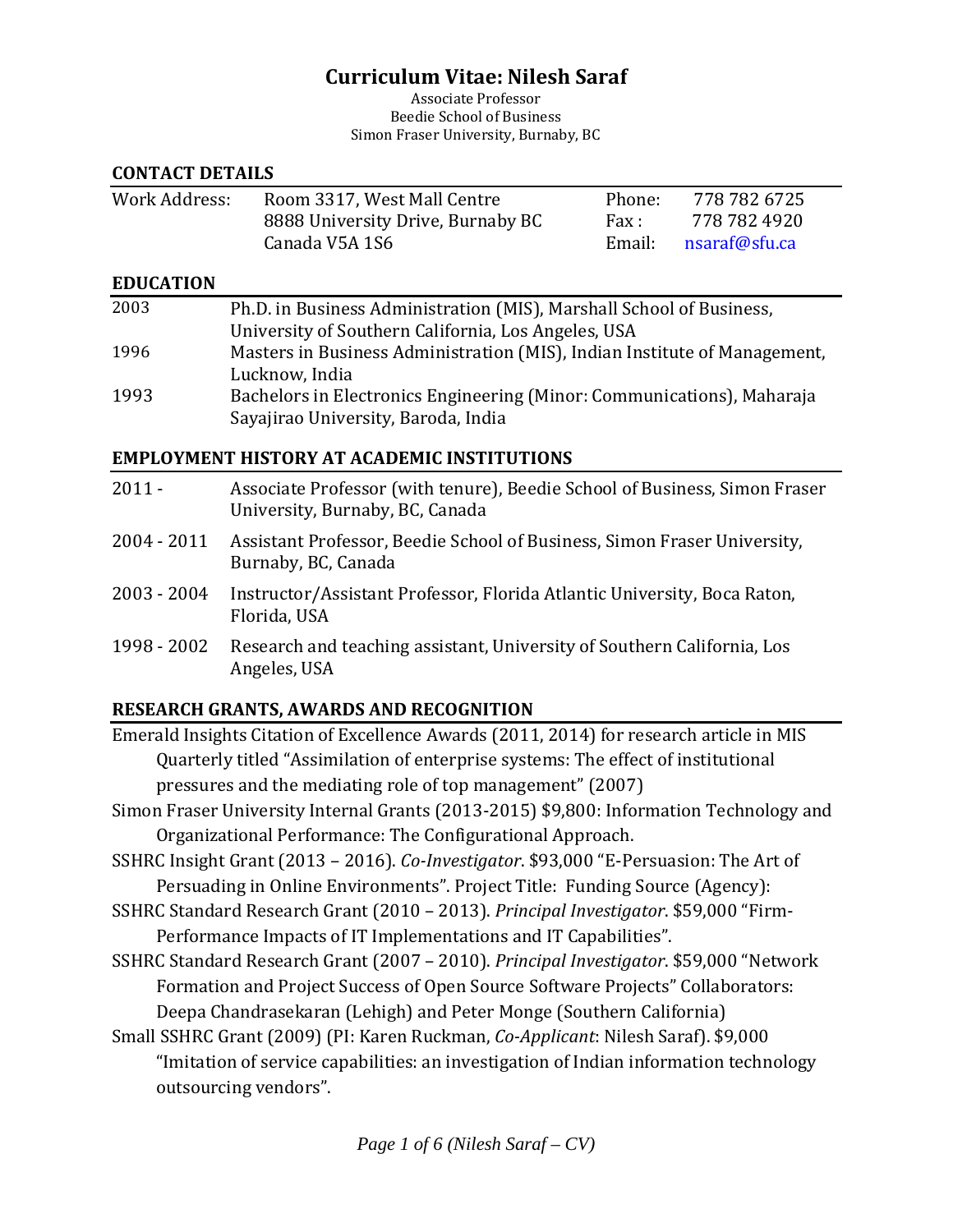- SSHRC 4A (2006). *Principal Investigator*. \$10,000. "Network formation and project success of open source software projects". Collaborators: Deepa Chandrasekaran (Lehigh) and Peter Monge (Southern California)
- Small SSHRC Grant (2005). (PI: Blaize Reich, *Co-Applicant*: Nilesh Saraf). \$7000 "The Business Value of Enterprise Application Integration (EAI): A Knowledge-Based Approach
- Runner-up: ACM Best Doctoral Dissertation Competition at the International Conference in Information Systems (ICIS), Seattle, WA, Dec 2003.

Merit scholarship from Gujarat State Government, India (Grade 12th state-wide rank: 36)

# **RESEARCH ACTIVITY**

# **Journal Articles (Published/ Forthcoming)**

- 1. Liang, H.G., N. Saraf, Q. Hu, and Y.J. Xue (2007)."Assimilation of enterprise systems: The effect of institutional pressures and the mediating role of top management," **MIS Quarterly**, 31:1, 59-87. *(Google Scholar citations #1077)*
- 2. Saraf, N., C.S. Langdon, and S. Gosain (2007)."IS application capabilities and relational value in interfirm partnerships," **Information Systems Research**, 18:3, 320-339. *(Google Scholar citations #184)*
- 3. Chellappa, R., and N. Saraf (2010)."A Study of Alliances and Firm Performance in Enterprise Systems Software Markets: A Social Network Approach," **Information Systems Research**, 21:4. *(Google Scholar citations #36)*
- 4. Chellappa, R., V. Sambamurthy, and N. Saraf (2010)."Competing in Crowded Markets: The Dynamics of Competition in the Enterprise Systems Software Industry," **Information Systems Research**, 21:3. *(Google Scholar citations #17)*
- 5. Saraf, N., Liang, H., Xue, Y., and Hu, Q. (2013). "How does organizational absorptive capacity matter during the assimilation of enterprise information systems?," **Information Systems Journal** (23:3), pp 245-267. *(Google Scholar citations #15)*
- 6. Saraf, N., Langdon, C., and El Sawy, O. A. (2013). "IS integration and knowledge sharing in multi-unit firms: the winner's curse," **European Journal of Information Systems** (22:6), pp 592-603.
- 7. Ruckman, R., Saraf, N., Sambamurthy, V. (2015). "Market positioning by IT Service Vendors through imitation". Forthcoming at **Information Systems Research**

## **Book Chapters**

Saraf N., Seary A., Chandrasekaran D., Monge P. Evolution of an Open Source Community Network. Advances in Network Analysis and its Applications, Ed. Evangelos Kranakis. Springer

## **Journal Articles under revision**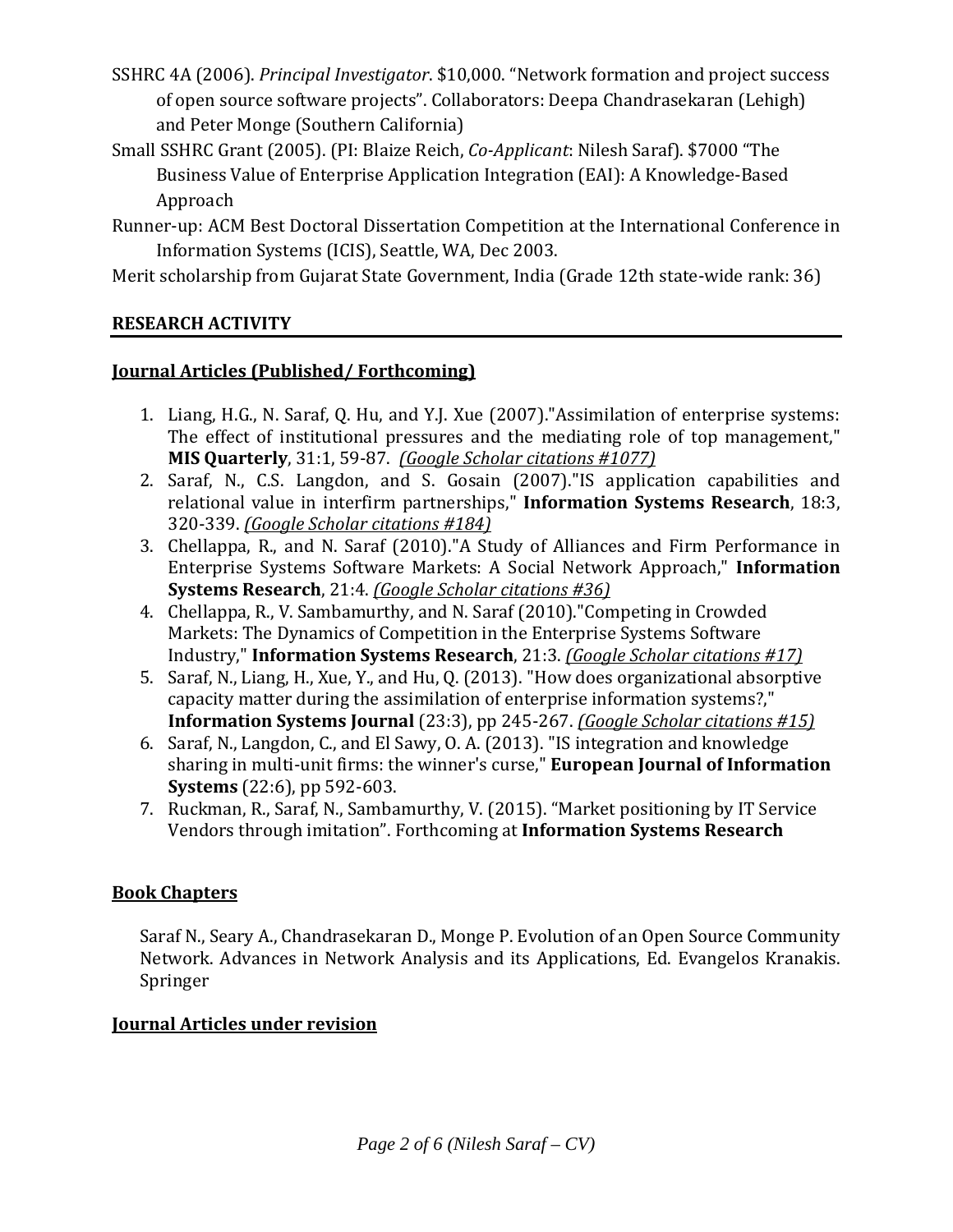- Youngki Park, Paul Pavlou, Nilesh Saraf ( 2014). Configurations of Innovation Ambidexterity using Information Technology (\*\*\*Equal authorship). (Working paper)
- Dasgupta S., Saraf N., Assadi, P. "On virtuous cycles of IT implementations An organizational learning perspective" (Working paper)
- Srabana Dasgupta, Jing Li, Nilesh Saraf ( 2014). Platform adoption and real options. **(Working paper)**
- Saraf, N., Chandrasekaran, D., Siddarth, S. "Does Familiarity Breed Content? Impact of Past Choices on Network Formation in Open Source Communities". **(Working paper)**

#### **Refereed Conference Proceedings**

- Qing, H, Xiao, J., Xie, K., Saraf, N. Antecedents and consequences of trust in supply chains: The role of information technology. European Conference on Information Systems, Helsinki, Finland, June 2011
- Saraf, N., Liang, H., Hu, Q., Xue, Y., "Implementation knowledge and the assimilation of enterprise information systems: An empirical study", Diffusion Interest Group in Information Technology (DIGIT) 2007 Proceedings, Montreal, December 2007.
- Saraf, N., Liang, H., Hu, Q., Xue, Y., "The Moderating Role of Absorptive Capacity in the Assimilation of Enterprise Information Systems", Proceedings of the Americas Conference on Information Systems, Acapulco, Mexico, Aug 2006.
- Saraf, N., Langdon, C., Gosain, S., "IT Infrastructure Capabilities and Relational Value in Firm Partnership Portfolios", Proceedings of the Tenth INFORMS Conference on Information Systems and Technology, San Francisco, Nov 12-13, 2005.
- Liang, H., Saraf, N., Hu, Q., Xue, Y. "Assimilation of Information Technology in Enterprise Business Processes", Proceedings of the Americas Conference on Information Systems, New York, NY, Aug 2004.
- Chellappa, R., Saraf, N., "Standards and Alliances in Non-Standardized Software Industries", Proceedings of the Americas Conference on Information Systems, Long Beach, CA, Aug 2000.

#### **Works-in-Progress**

Saraf N. Dynamic Network Formation in an Open Source Software Community.

- Saraf N, Ravichandran T, Gosain S. Emergent Social Capital and Time to Consensus in Open Standards Committees.
- Srabana Dasgupta, Daniela Blettner, Nilesh Saraf ( 2014). Performance at extremes and business innovation: A comprehensive test, with Daniela Blettner and Srabana Dasgupta
- Nilesh Saraf, Gautam Pant ( 2013). Ecosystems and technology hypecycles.
- Nilesh Saraf, Sanjay Gosain, T Ravichandran ( 2013). Social Structure of Java Standards Development.

## **Academic Presentations**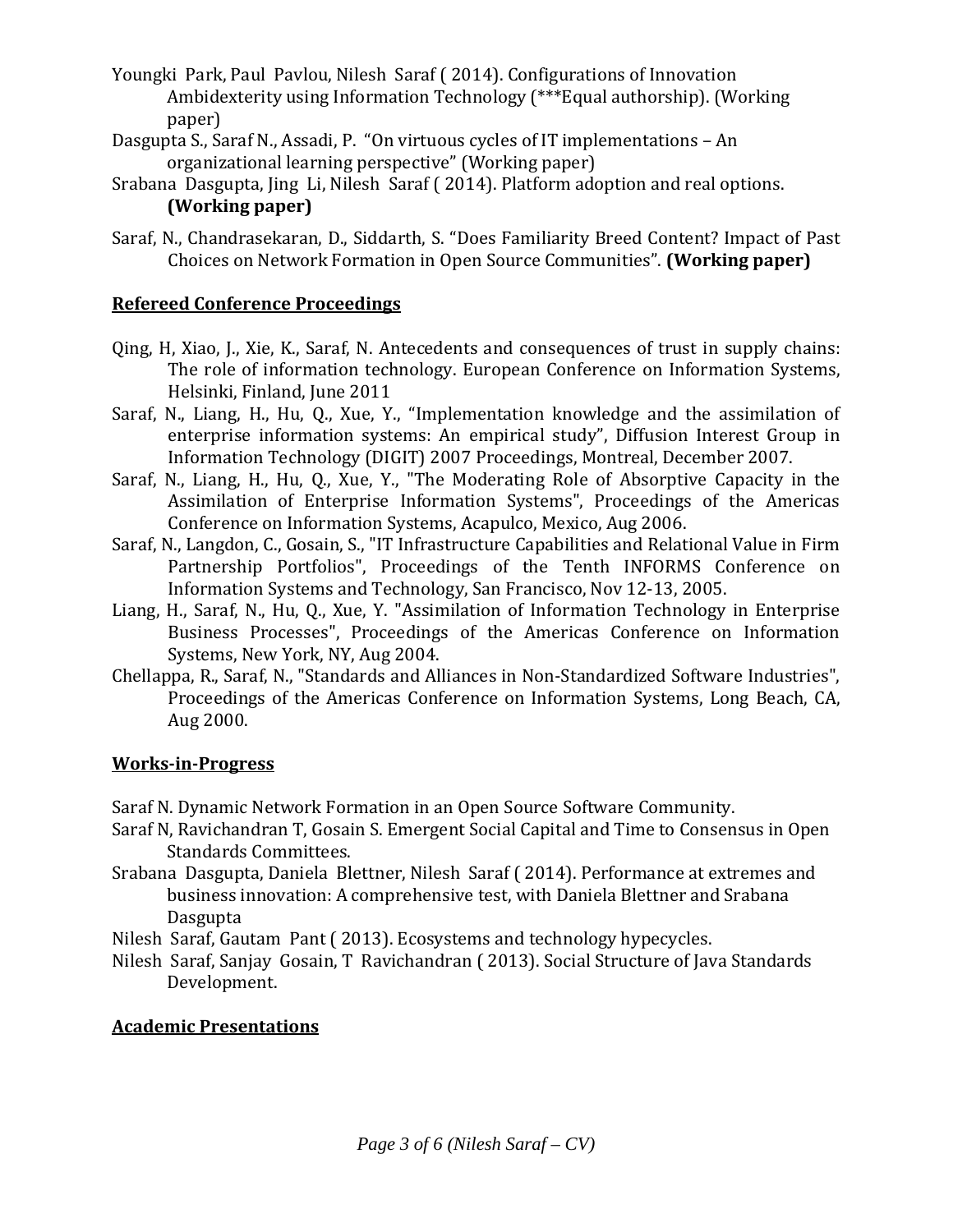- Nilesh Saraf and Youngki Park (2014). Mixed-data GTM: building theory using fuzzy-set QCA. Auckland University, New Zealand.
- Chandrasekaran, D., Saraf, N., Sivaramakrishnan, S. (2014). Open source software development and developer choice of project teams. Winter Academy of Marketing Association Conference, United States.
- Saraf, N (2013). Empirical Methods in Information Systems. Tata Research Development and Design Centre, Pune, India.
- Saraf, N,. Dasgupta, S. (2013). IT implementation and learning. SJ Mehta School of Management, Indian Institute of Technology, Mumbai, India.
- Dasgupta S., Saraf N., Assadi, P. "Mechanisms of IT Innovations An organizational learning perspective", Academy of Management, Boston, MA, August 2012.
- Saraf, N., Li, Q and Bhattacharyya, B. "Evolution of Open Source Software Community", MITACS Social Networks Workshop, Vancouver, BC, August 2009.
- Saraf, N., Chandrasekaran, D., Siddarth, S. "Does Familiarity Breed Content? Impact of Past Choices on Network Formation in Open Source Communities" Thirty third PDMA Annual International Conference, Anaheim, CA, August 2009
- Saraf, N., Chandrasekaran, D., Siddarth, S. "Network formation: Developer-project affiliations in the open source context" Presented at the UBC-MIS Seminar series, Oct 2008
- Saraf, N., Chandrasekaran, D., Siddarth, S. "Network formation: Developer-project affiliations in the open source context" INSEAD Conference on Network Evolution, Fontainebleu, Oct 2008
- Saraf, N., Chandrasekaran, D., Siddarth, S. "Network formation: Developer-project affiliations in the open source context" INFORMS Annual Conference, Washington DC, Oct 2008
- Saraf, N., Zatzick, C. "Information Technology Training, Usage and Organizational Performance" Academy of Management, Anaheim, CA, August 10-13, 2008
- Saraf, N., Chandrasekaran, D., Siddarth, S. "Network Formation of Open Source Software Projects", International Symposium of Information Systems, Hyderabad, India, December 2007.
- Saraf, N., Langdon, C., Gosain, S., "Capabilities of the IS Applications Portfolio and Relational Value in Inter-Firm Partnerships", INFORMS Annual Meeting, Pittsburgh, PA., November 2006
- Li, J., Saraf, N., "Cross-Platform Mobility of IT Vendors: A Real Options Approach", INFORMS Annual Meeting, Pittsburgh, PA., November 2006.
- Saraf, N., Langdon, C., "The Moderating Role of IS integration in Augmenting the Absorptive Capacity of Multi-unit Firms" Academy of Management, Atlanta, August 2006.
- Saraf, N., Langdon, C., Gosain, S., "Capabilities of the IS Applications Portfolio and Relational Value in Inter-Firm Partnerships", Workshop for the Information Systems Research Special Issue on Extended Enterprise, University of Michigan, Ann Arbor, MI., March 2006.
- Chellappa, R., Saraf, N., "Product Interoperability in the Enterprise Software Systems Industry: A Social Network Approach", with Ramnath Chellappa, Proceedings of the MIS Quarterly Special Issue Workshop on Standard Making, Seattle, December 12- 14, 2003.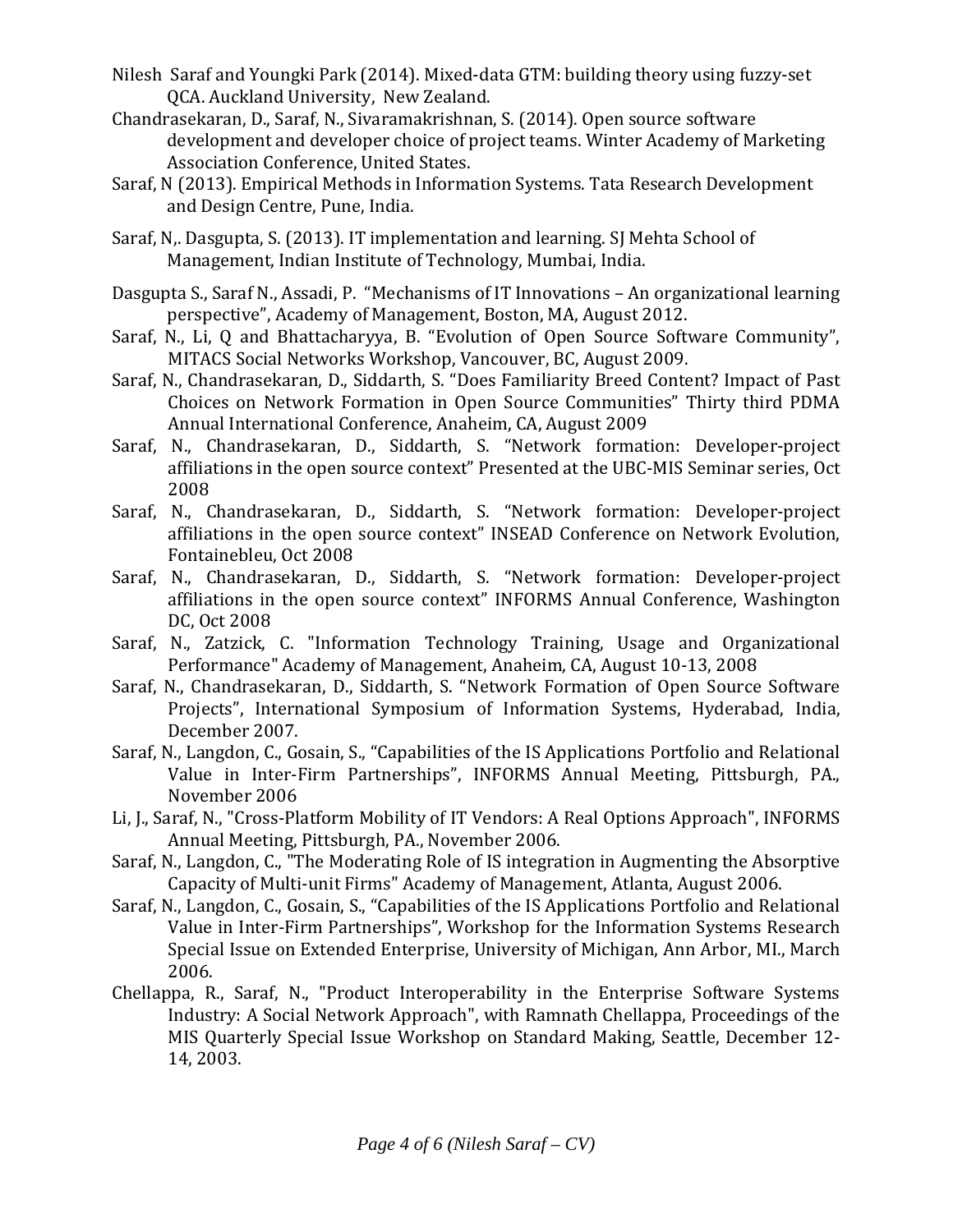- Chellappa, R., Saraf, N., "Compatibility in non-standardized software industries: A social network perspective", Organizations and Management Theory track at the Academy of Management, Denver, CO, August 2002.
- Chellappa, R., Saraf, N., "Alliances and Market Participation in the Absence of Standards: A Study of Enterprise Systems Software Firms", Organizations and Management Theory track at the Academy of Management, Denver, CO, August 2002.

## **TEACHING ACTIVITY**

#### **Florida Atlantic University**

Undergraduate: Introduction to MIS, Systems Analysis and Design

#### **Simon Fraser University**

Undergraduate: Introduction to Information Systems in Business, Systems Analysis and Design, Database Management, Managing IT for Business Value

Ph.D. Seminar on Social Network Analysis for Management Research

# **ACADEMIC SERVICE (EXTERNAL)**

Associate Editor (2014-2017), Information Systems Research Ad-hoc reviewer for: European Journal of Information Systems

Journal of Electronic Commerce Research Journal of Management Information Systems Journal of Strategic Information Systems Information Systems Frontiers Information Systems Journal Information Systems Research Management Science MIS Quarterly Organization Science

- Program Committee: Conference on Information Systems and Technology (INFORMS) 2009, 2010
- National Science Foundation Review Panel (Division of Information and Intelligent Systems), Arlington, Virginia, April 2008

Session Chair: Conference on Information Systems and Technology 2007

Discussant: International Conference on Information Systems 2004

Track Chair: Americas Conference on Information Systems 2004

Guest Associate Editor: Journal of Management Information Systems, 2004

Program Committee: Conference on Information Systems and Technology, 2011

Associate Editor: International Conference on Information Systems, 2011

Associate Editor: Special issue of European Conference on Information Systems

National Science Foundation Review Panel, Big Data Grants, Arlington, Virginia, November 2012

## **ACADEMIC SERVICE (INTERNAL)**

Tenure and Promotion Committee (2009-2010)